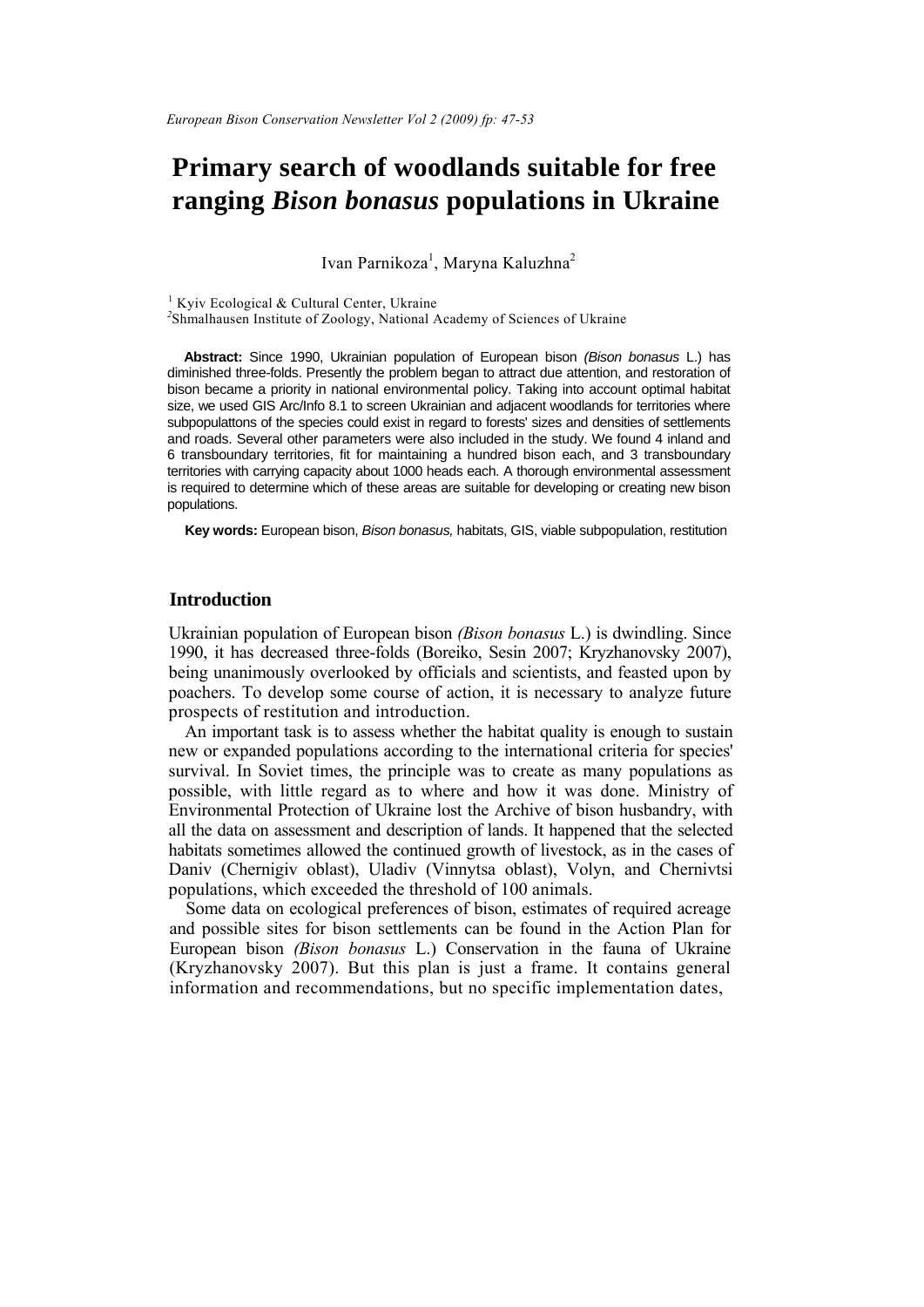undertakers and funding. We used the GIS program to review the list oc Ukrainian lands, searching for territories, suitable for maintaining European bison. The aim of this work was to identify natural woodlands fit for short-ani long-term existence of bison.

To achieve this goal, the following objectives were set:

- To determine the acreage needed for the short-and long-term existence a bison populations, based on international experience of bison breeding.
- To examine, using GIS, the distribution and quality of sufficiently spacioo\* woodlands in Ukraine, taking into account density of settlements, roadsswamps and river network in order to select the most promising areas foe further research.

# **Materials and Methods**

To assess the size of territory, needed for the establishment of viable bisom population, it was necessary to determine such population. We analyzed sore\* publications about acreage per animal in several existing populations European bison (Zablotsky, 1974; Sipko, Kazmin 2004; European Bison Pedigree Book 2007; Kryzhanovsky 2007; Bozik 2008; Tracz et al. 200\*, Krasińska, Krasiński 2004, 2008; Perzanowski et al. 2008; Perzanowski 2009

These estimates, along with the general notions that bison is a sylvan animal and that most of its European populations inhabit woodlands, allowed us to conduct a GIS analysis using Arc/Info 8.1 (a full-featured geographic information system by ESRI) to identify suitable woodlands both inland anć bordering Ukraine. We used the following layers of the digital topograph.. map of Ukraine (1:200 000): administrative boundaries, forested areas (the layer covers territory of Ukraine and nearest areas of neighbour countries j rivers, lakes, swamps, roads and settlements.

Firstly, we evaluated the area of all woodlands. Then, we selected those spacious enough to support a viable bison population of 100 to 1000 heads. Taking into account eventual conflicts (bison versus farmers & poachers) and road-killings, we calculated settlements' and roads' density (SRD) in Arc/Map (extension of Arc/Into program) on the scale from 1 to 9 points. We chose then woodlands that had SRD 4 or lower. Also, densities of swamps and river net were analyzed, because the habitat should have enough fresh water without being waterlogged. Selected territories and their SRD values are listed in Table 1. If a large territory fell into several SRD zones, only the parts with SRD 4 or lower were considered suitable-

#### **Results and Discussion**

#### **Population/area ratio**

According to Polish school of bison husbandry, free bison herds can be created in all territories that remained in natural conditions, taking into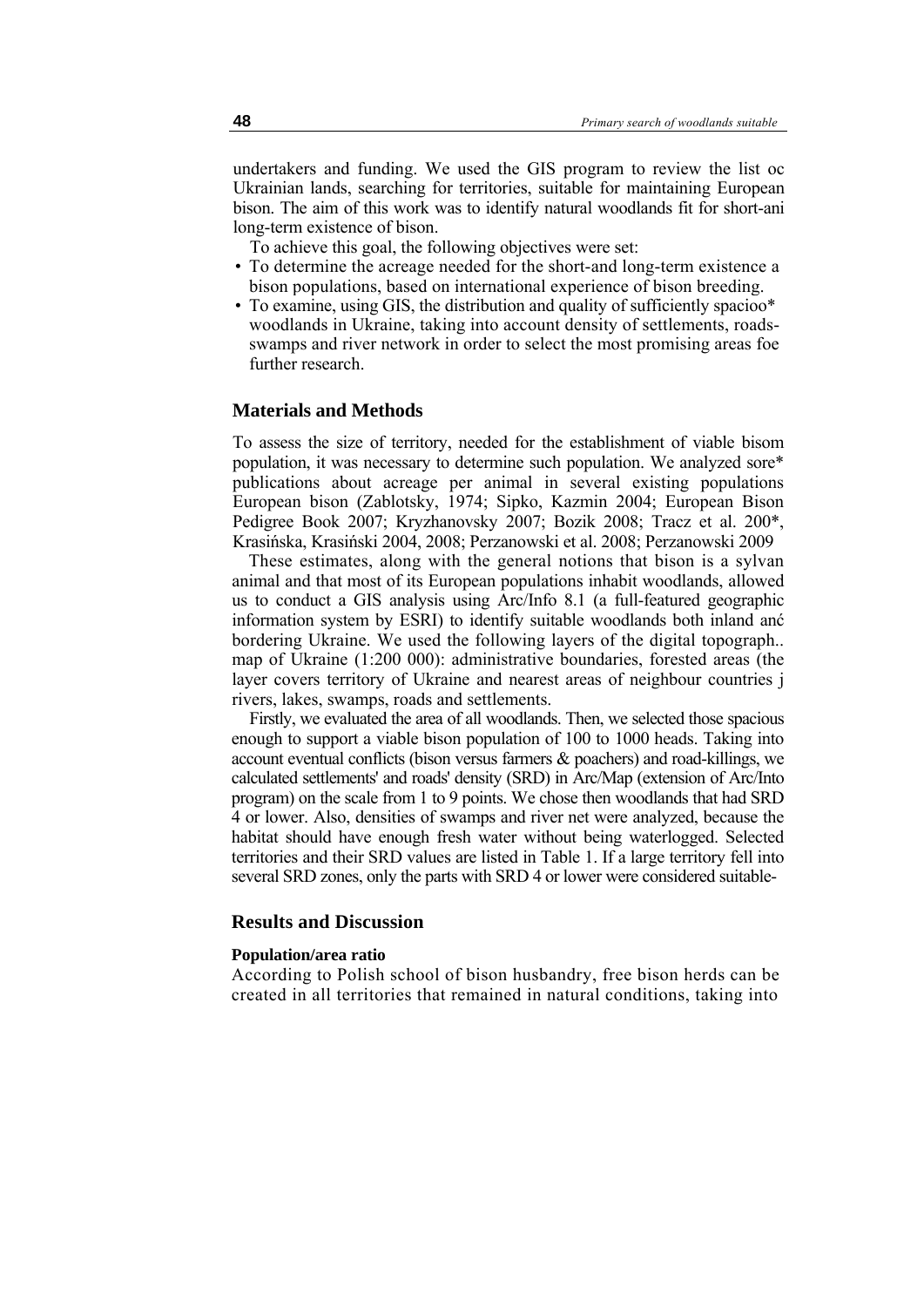consideration their capacity. The population must be no less then 100 individuals to reduce the risk of losing genetic diversity (Krasińska, Krasiński 2008). According to European Bison Pedigree Book 2005, Polish Białowieża and Bieszczady populations meet this criterion. In Polish publications, we could not find a precise acreage estimate. We derived these values from the reported population sizes, resulting in 1 bison per 125 to 600 hectares; so on average one animal should have near 300 hectares or 3 sq. km of grounds. Belarusian approach is similar to the Polish one (Kozlo 1999; Bunevich 1999).

Some Russian specialists think that according to the 50/500 an effective population size of 50 individuals guarantees short-term survival (the effective size for ungulates is 25-30% of the total population). At the same time, creating such herds is inadvisable, because long-term preservation of bison can be provided by 1000-5000 heads (Sipko, Kazmin 2004). Ukraine doesn't have such populations. In Poland the most promising populations are Białowieża (approximately 400 heads now and maximum size of 500, (Krasińska, Krasiński 2008)) and Bieszczady (286 and 400 animals, respectively (Perzanowski 2009 and pers. comm.). Larger herds are possible only in the Caucasus, where the territory allows up to 5000 heads. According to Russian estimate of one bison per 2 to 10 sq. km (Sipko, Kazmin 2004), to create a population of 1000 individuals we would need 9-12 thousand sq. km.

It coincides well with our previously obtained assessment on the basis of Polish data (1 bison per 3 sq. km), and so we propose for short-term survival of 100 individuals - 300 sq. km, for long-term maintaining of 1000 specimens - 3000 sq. km.

### **Search for habitats**

Analyzing Ukrainian woodlands, we chose all forested territories larger than 123 sq, km (minimal required size for 40-100 specimens), and those larger than 1300 sq.km (500-1000 specimens) (Fig. 1). We selected 38 territories. Taking into account their SRD values, we selected 13 territories (Table 1):

1. Four inland woodlands, suitable for existence of near 100 bison each: (forests near river Psel (Sumy region); Mizhrichenski forest (Kyiv and Chernigiv region); forests between Semenivka and Schors settlements (Chernigiv region); forests to the north of Novgorod-Siversky (Chernigiv region).

Theoretically, the forests to the north of Novgorod-Siversky (area 18) can hold only 70 bison, but according to Polish data (Krasińska, Krasiński 2008) and the derived density of bisons in Białowieża, a herd of a hundred animals is quite real.

2. Six transboundary territories capable of supporting more than 100 bison: (forest near river Ivotka, Sumy region + Russian forests near Sevsk (Russia, Bryansk region); Desnyansko-Starogutski forests of Ukraine united with Bryansk forests of Russia (including Russian Nature Reserve "Bryanski les"); Ripkinski and Gorodnyanski forests of Chernigiv region with adjacent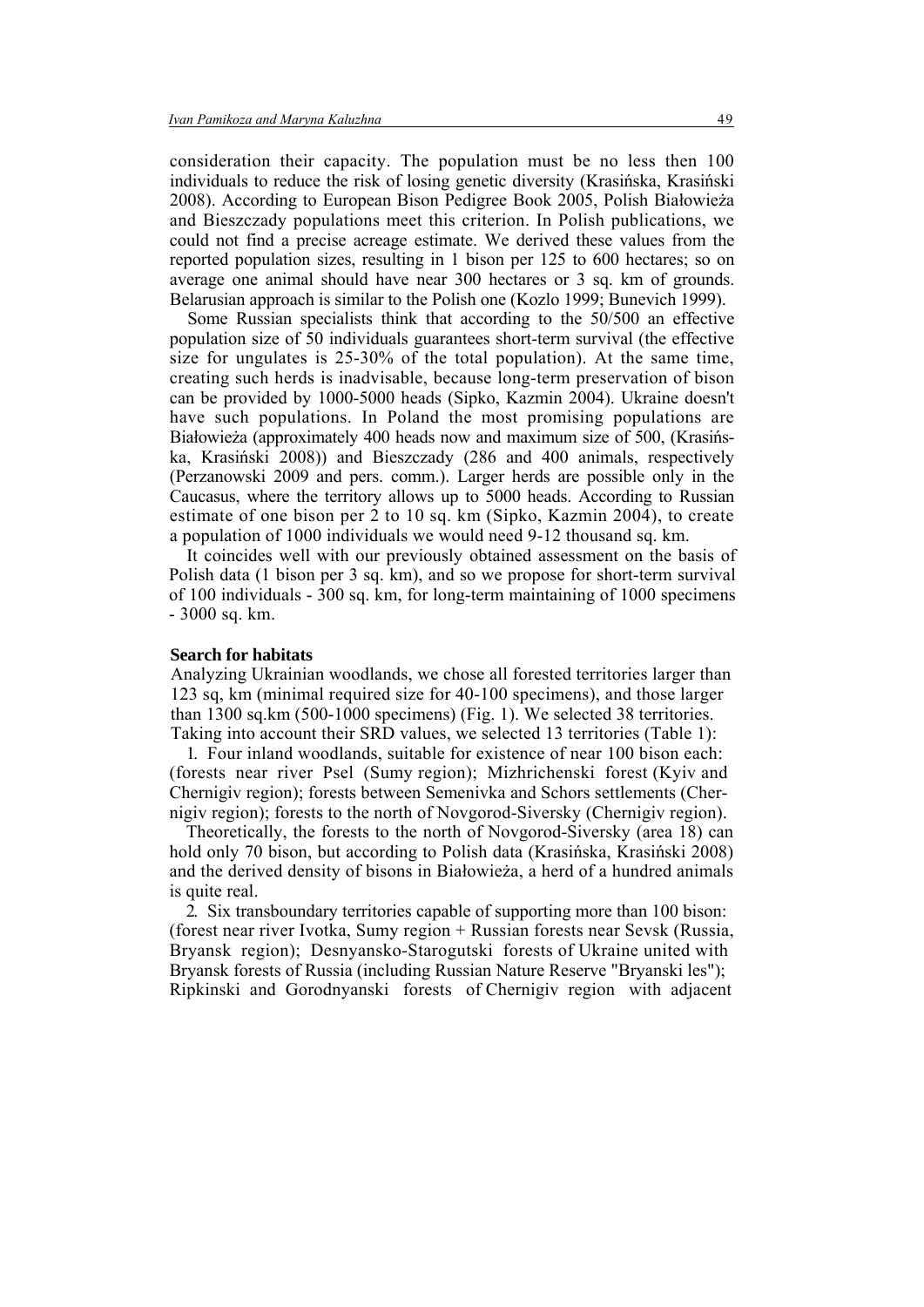

Figure 1. Woodlands suitable for creating free-ranging populations of European bison in Ukraine Note: number on the map is the number of analyzed area. It corresponds with the number of area in Table 1.

Byelorussian ones; Tsuman forest (Volyn region) and Belarusian ones; Forests of Volodymyr and Luboml districts of Volyn region and Bialopole forests of Poland (including Strzelecki Landscape Park); Rava-Ruska forests (Lviv region) and Lubachyvski forests of Poland (including Poludnioworoztoczanski Landscape Park).

As for quality of bison habitats in Tsuman, Bukovyna and Skolivski Beskydy (where nowadays exist bison populations), they are suitable for populations of near 100 specimens. However, if combined with adjacent territories, they could hold populations of 1000 heads:

3. Three transboundary woodlands suitable for populations over 1000 specimens: Carpathian forests including existing Bukovyna and Skolivski Beskydy populations and adjacent grounds in Poland, Slovakia and Romania; Shatski forests (Volyn region) and areas of Poland (including Sobiborski Landscape Park and Poleski National Park); Polesye woodlands of Rivne and Zhytomyr regions at the border with Belarus.

Also, there were Chernobyl Zone and Crimean mountain forests in the list of suitable territories. As for Chernobyl, the radiation factor forces us to reject this area as a perspective territory. Not one of the few attempts made in XX century to settle thoroughbred bison in Crimea was to any extent successful, and the last one (1972-73) led to numerous conflicts, after the bison had been left on the northern slopes of the Crimean mountains in Bakhchisaray district. In 1980, these 20 animals were evacuated to Chernigiv region (Dulickij 2001; Kryzhanovs'kyj 2007). Also, Crimea is a popular resort area and settlements here are quite dense.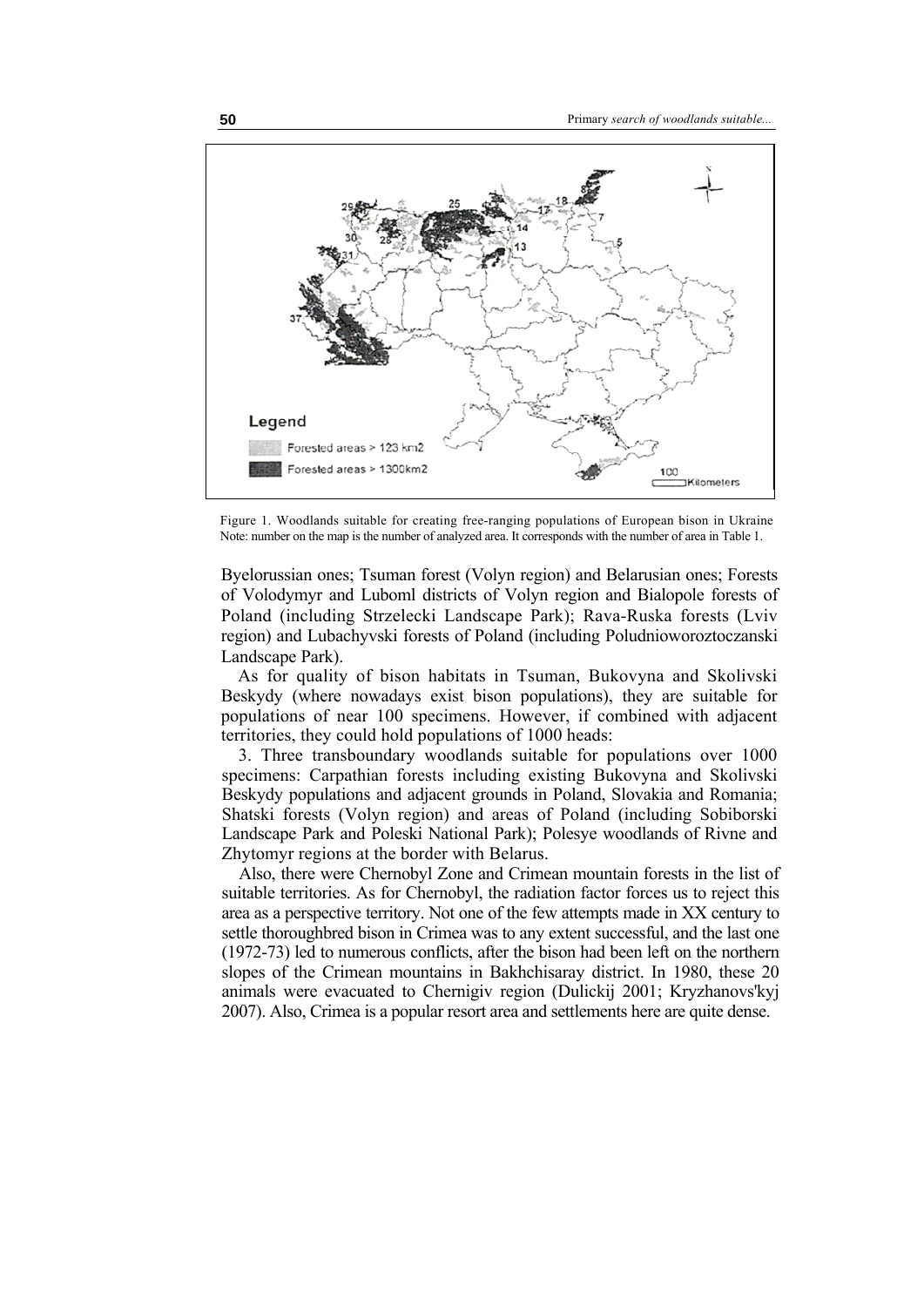| N' on          | Territory                                                                                                                                    | Area,                      | Number of                   | A              | B       | C       | D              | Е            |
|----------------|----------------------------------------------------------------------------------------------------------------------------------------------|----------------------------|-----------------------------|----------------|---------|---------|----------------|--------------|
| the map        |                                                                                                                                              | sq. km                     | bisons                      |                |         |         |                |              |
| 5              | Forests near river Psel, Sumy<br>region                                                                                                      | 270                        | 90                          | 4              | 5       | 3       | 3              | 2            |
| $\overline{7}$ | Forests near river Ivotka, Su-<br>my region + Russian forests<br>near Sevsk                                                                  | $120+120$ (in<br>Russia)   | $40 + 40$ (in<br>Russia)    | $2 - 3'$       | $5 - 6$ | $3 - 5$ | $3 - 6$        | $1 - 2$      |
| 8              | Desnyansko-Starogutski fo-<br>rests of Ukraine united with<br>Bryansk forests of Russia (in-<br>cluding nature reserve "Bry-<br>anski les")  | $162+700$ (in<br>Russia)   | $54 + 233$ (in<br>Russia)   | 2              | 6       | $2 - 3$ | $4-6$          | 1            |
| 13             | Mizhri chen ski forests (Kyiv<br>and Chernigiv region)                                                                                       | 489                        | 163                         | $3-4$          | 6       | $4 - 8$ | $5-6$          | $2 - 7$      |
| 14             | Ripkinski and Gorodnyanski<br>forests of Chernigiv region<br>and adjacent Belarusian wo-<br>odlands                                          | $400+1000$<br>(in Belarus) | $133+333$ (in<br>Belarus)   | $\overline{3}$ | 6       | $2 - 3$ | $5 - 6$        | 1            |
| 17             | Forests between Semenivka<br>and Schors settlements (Cher-<br>nigiv region)                                                                  | 350                        | 117                         | $3 - 4$        | 6       | $2 - 3$ | 6              | 1            |
| 18             | Forests on the north from<br>Novgorod-Siversky (Cherni-<br>giv region)                                                                       | 231                        | 77                          | 3              | 5       | 3       | 6              | 1            |
| 25             | Polesye woodlands of Rivne<br>and Zhytomyr regions at the<br>border with Belarus                                                             | 10000+8000<br>(in Belarus) | 3333+2667<br>(in Belarus)   | $2 - 5$        | $7 - 8$ | $4-6$   | $4-9$          | $2 - 6$      |
| 28             | Tsurnan forest (Volyn region) -<br>t-Belarusian ones                                                                                         | $733+700$ (in<br>Belarus)  | $244 + 233$ (in<br>Belarus) | $3 - 5$        | $6 - 7$ | $4 - 7$ | $8-9$          | $2^{\wedge}$ |
| 29             | Shatski forests (Volyn region)<br>+ areas of Poland (including<br>Sobiborski Landscape Park<br>4 Poleski National Park)                      | 7000                       | 2333                        | $2 - 4$        | $5 - 7$ | $2 - 5$ | $5-9$          | $1 - 3$      |
| 30             | Forests of Volodymyr and<br>Luboml districts of Volyn re-<br>gion 4- Bialopole forests of<br>Poland (including Strzelecki<br>Landscape Park) | $270+90$ (in<br>Poland)    | $90+30$ (in<br>Poland)      | 4              | 7       | $4 - 5$ | 7              | $2 - 3$      |
| 31             | Rava-Ruska forests (Lviv re-<br>gion) 4- Lubachyvski forests<br>of Poland (including Polud-<br>nioworozioczanski Landscape<br>Park)          | $200+700$ (in<br>Poland)   | $67 + 233$ (in<br>Poland)   | $2 - 6$        | $6 - 8$ | $3 - 6$ | $\overline{2}$ | $4 - 6$      |

Table 1. Woodlands suitable for creating free-ranging bison populations in Ukraine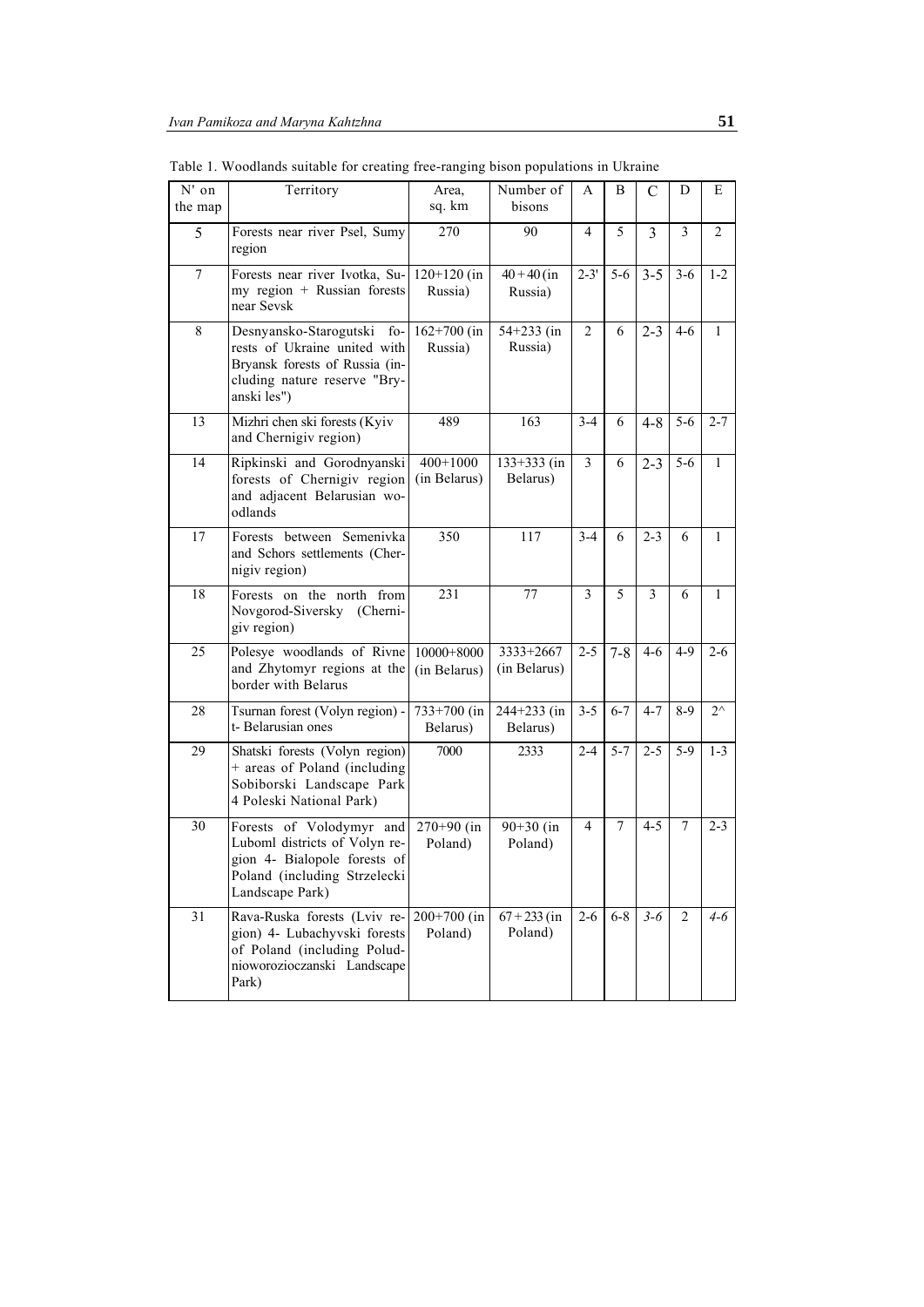#### Table 1. (cd.)

| NPon<br>the map | Territory                                                                                                                                                            | Area,<br>sq. km | Number of<br>bisons | A       | B   |       | E       |
|-----------------|----------------------------------------------------------------------------------------------------------------------------------------------------------------------|-----------------|---------------------|---------|-----|-------|---------|
| 37              | Carpathian forests (with ter-<br>ritories of Bukowna and Sko-<br>livski Beskydy populations)<br>+ adjacent grounds from side<br>of Poland, Slovakia and Ro-<br>mania | 20000           | 6667                | $2 - 8$ | 5-9 | $3-6$ | $2 - 5$ |

Noie: For each selected area the theoretical number of bison was calculate according to the estimate - 3 sq. km for 1 bison; A-E - density of analyzed objects; evaluated in points from 1 (the lowest) to 9 (the highest) **A - density of settlements**

B -density of rivers

**C - density of roads**

D - density of swamps

E - density of big roads

\* Some large areas fall into several zones, in which case there are 2 numbers in the table: a-d. li means thai territory covers zones with SRD from "a" to "d". In this situation, we selected as suitable pans of the territories, which have SRD 4 or lower.

However, some territories where the bison currently live or have been recently extirpated weren't picked: Konotop forests and Khmilnik forestry (Uladiv population), forests near River Styr in Lviv region (Lopatyn population) and southwestern forests of Chernigiv region (Daniv population, poached into extinction). SRD here exceeded 4 points.

On one hand, it may be partially explained by the limited facilities of available maps, and on the other hand it may be due to the ability of bison populations to inhabit areas with denser network of settlements and in forests smaller than calculated necessary for viability (Konotop population occupies only 270 sq. km, and the SRD is 5). Here, bison possibly use adjacent meadows and arable lands. Moreover, bison seasonally change stations, as in Bieszczady (Perzanowski *et al.* 2008), thus it may be essential to separately search for areas supporting bison in summer and in winter.

So, the next stage of the research should be a rigorous study of relevant habitat conditions on territories known from previous Ukrainian bison husbandry and suggested in our survey.

# **Conclusions**

We found 4 inland woodlands in Ukraine, which are capable to hold nearly 100 bison, 6 transboundary ones capable to hold more than 100 bisons each, and 3 transboundary woodlands suitable for populations exceeding 1000 specimens. Also, some territories where Ukrainian bison populations exist (Konotop, Uladiv, Lopatyn) or have existed until recently (Daniv population) were not chosen. This can be explained by insufficient quality of available cartographic materials used in geospatial analysis and the possibility of bisons inhabiting